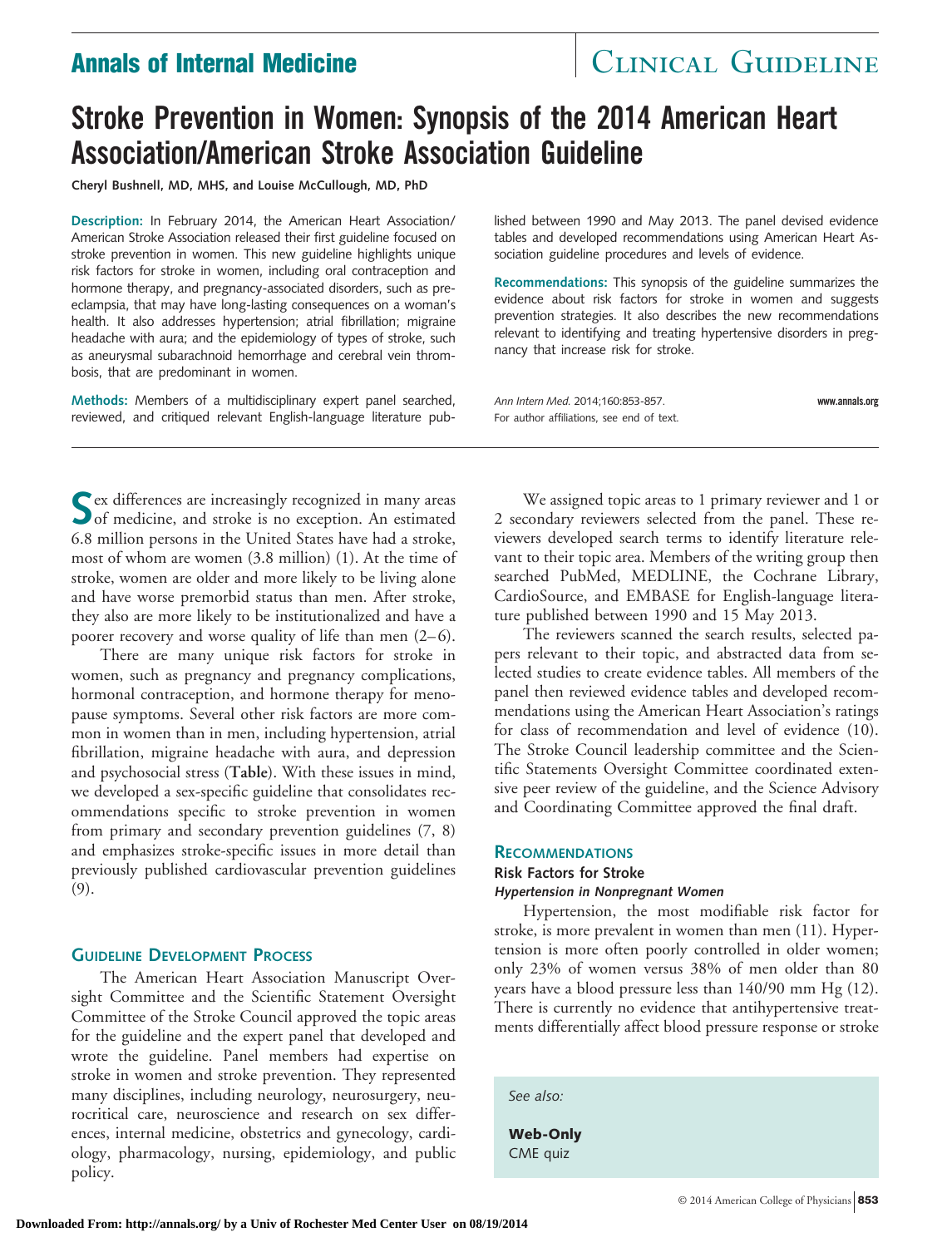| <i>Table.</i> Risk Factors for Stroke                  |   |                                                                                              |                                                                |
|--------------------------------------------------------|---|----------------------------------------------------------------------------------------------|----------------------------------------------------------------|
| <b>Risk Factor</b>                                     |   | Sex-Specific Risk Factors That<br>Risk Factors Are Stronger or<br>More Prevalent<br>in Women | <b>Risk Factors</b><br>That Are Similar<br>in Men and<br>Women |
| Pregnancy, preeclampsia,<br>or gestational diabetes    | X |                                                                                              |                                                                |
| Oral contraceptive or<br>postmenopausal<br>hormone use | X |                                                                                              |                                                                |
| Migraine headache<br>with aura                         |   | X                                                                                            |                                                                |
| Atrial fibrillation                                    |   | X                                                                                            |                                                                |
| <b>Diabetes</b>                                        |   | X                                                                                            |                                                                |
| Hypertension                                           |   | X                                                                                            |                                                                |
| Physical inactivity,<br>obesity, or unhealthy          |   |                                                                                              | X                                                              |
| Age                                                    |   |                                                                                              | X                                                              |
| Prior cardiovascular<br>disease                        |   |                                                                                              | X                                                              |
| Smoking                                                |   |                                                                                              | X                                                              |
| The metabolic syndrome                                 |   |                                                                                              | X                                                              |
| Depression                                             |   | X                                                                                            |                                                                |
| Psychosocial stress                                    |   | X                                                                                            |                                                                |

prevention by sex, but many trials of antihypertensive agents do not report sex-specific analysis for efficacy or adverse effect profiles. Moreover, there are major evidence gaps about appropriate drug choices, treatment resistance, adherence, and hormone-dependent and -independent approaches to blood pressure treatment by sex (13).

# **Atrial Fibrillation**

Sex differences in atrial fibrillation include a higher prevalence and a higher associated risk for thromboembolic events in women (14). The effect of this epidemiology has translated into the development of risk scores for patients with atrial fibrillation, with an additional point given for female sex in the CHA<sub>2</sub>DS2-VASc (congestive heart failure/left ventricular dysfunction, hypertension, age  $\geq 75$ years, diabetes mellitus, stroke/transient ischemic attack/ thromboembolism, vascular disease, age 65 to 74 years, sex category) score (15). Therefore, we recommend use of risk stratification tools that account for age- and sex-specific differences in the incidence of stroke. Women, particularly those older than 75 years, should be actively screened for atrial fibrillation with pulse rate measurement and electrocardiography as appropriate (class I; level of evidence B). We also suggest antiplatelet therapy for women with lone atrial fibrillation who are aged 65 years or younger (13).

# **Migraine Headache With Aura**

Women are 4 times more likely than men to have migraine headache (16). Although the absolute risk for stroke associated with migraine headache is low, the association between migraine headache with aura and stroke seems strongest in women younger than 55 years (17, 18). The frequency of migraine headache may also be associated with stroke (19).

We therefore suggest reducing the frequency of migraine headache as a possible strategy to reduce the risk for stroke, although there is no evidence that specific treatment strategies (for example, calcium-channel blockers, -blockers, and antiepileptic drugs) reduce the risk for stroke (13). Given a synergistic relationship between smoking and migraine headache with aura, we recommend smoking cessation treatments and counseling for persons who smoke and have migraine headache. Finally, we encourage clinicians to caution women with migraine headache about the use of oral contraceptives (13).

# **Hormonal Contraception**

The use of oral contraceptives is a risk factor for stroke in young women, increasing the risk from 1.4- to 2.0-fold compared with that of women who do not use these agents (13). The absolute risk is low—approximately 2 events per 10 000 women per year with the use of the lowest-dose formulation, according to a recent study from Denmark (20). The risk for stroke among women using oral contraceptives increases exponentially from 3.4 per 100 000 women aged 15 to 19 years to 64.4 per 100 000 women aged 45 to 49 years (20). Factors that could further increase risk for stroke include prior thromboembolic events, hypertension, cigarette smoking, hyperlipidemia, diabetes, and obesity. Accordingly, we recommend identifying women with such risk factors and increasing efforts to manage modifiable risk factors in women who use oral contraceptives.

The guideline also addresses prothrombotic mutations and biomarkers that increase the risk for stroke in a synergistic manner. Studies show that markers of endothelial dysfunction, such as von Willebrand factor and ADAMTS13 (a disintegrin and metalloproteinase with the thrombospondin type 1 repeat 13), increase the risk for stroke more than 10-fold in women who use oral contraceptives compared with those who do not (21). Although many prothrombotic mutations increase the risk for stroke in women using oral contraceptives, we do not recommend screening for these mutations before starting oral contraceptive therapy because of their low prevalence in otherwise healthy women, especially in the absence of a positive family history (13).

Additional research is needed to better characterize the risk for hemorrhagic stroke with oral contraceptive use, focusing on older women who may use these agents until menopause, members of underrepresented minority groups, genetic makeup, and parity. The study of clinically available biomarkers, such as von Willebrand factor, is warranted in broader populations of women.

# **Menopause and Hormone Replacement**

Menopause, particularly younger age at menopause, and risk for stroke may be related, but evidence defining such a relationship is inconsistent. Whether natural versus

**854** 17 June 2014 Annals of Internal Medicine Volume 160 • Number 12 **www.annals.org**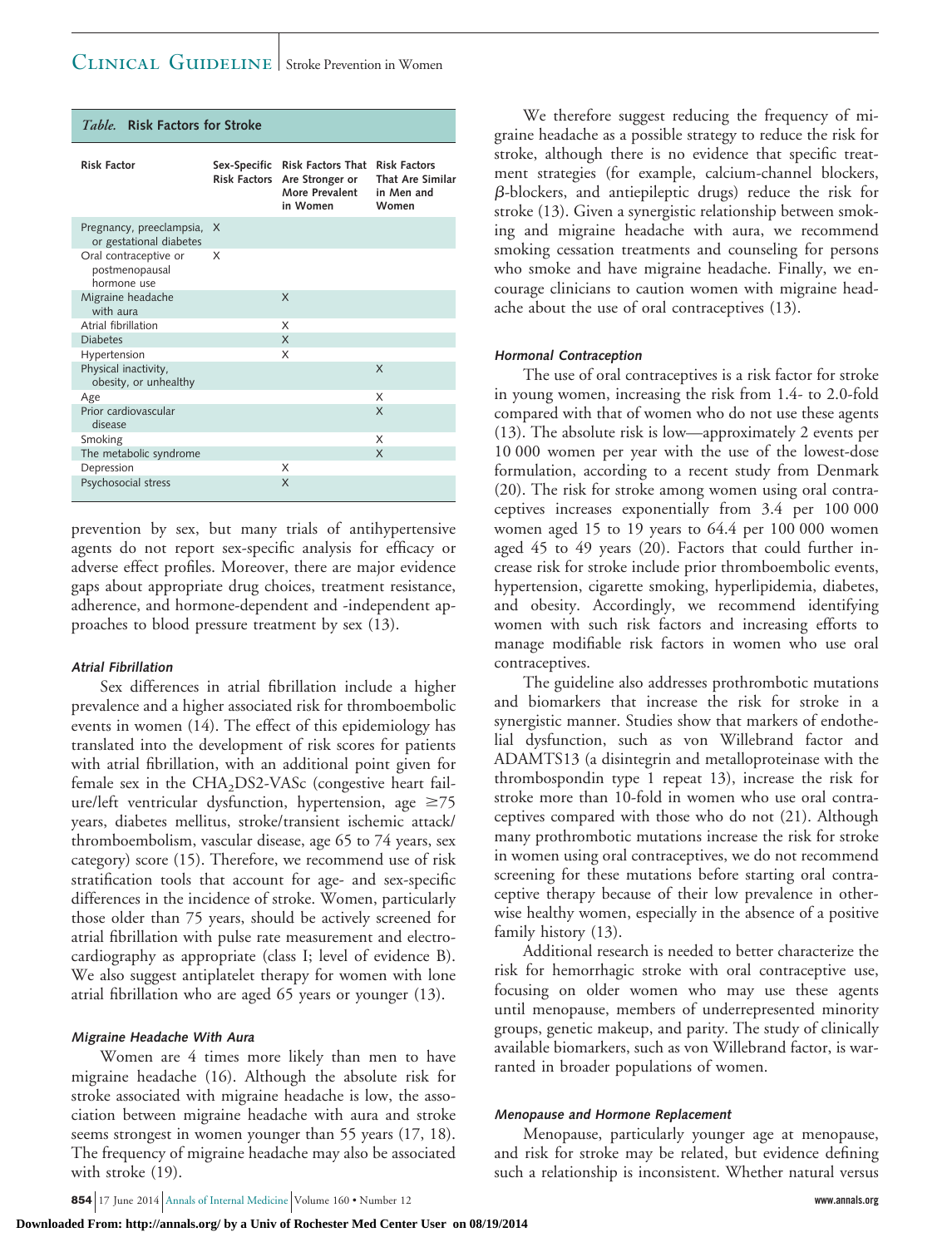surgical menopause is associated with risk for stroke is also unclear. However, the use of hormone therapy in postmenopausal women is a unique risk factor for stroke in women.

In general, hormone therapy is associated with an increased risk for stroke and is not recommended for primary or secondary prevention of this condition. Many gaps remain in research about the magnitude of harms and tradeoffs between benefits and risks of hormone therapy. These gaps concern treatment of subgroups of women who are at high risk for stroke after menopause; treatment of women who are early in the peri- or postmenopause period; and the optimum timing, dosage, type, and route of administration that could enhance vascular health (13).

# **Depression and Psychosocial Stress**

Several cohort studies and a meta-analysis have identified depression and psychosocial stress as factors that increase the risk for incident stroke by 25% to 45% in women (22–24). The odds ratios across studies that included both men and women are similar to those of studies that included only men or only women, making it difficult to state conclusively that women with these conditions have a higher risk for stroke than men. More research is needed to understand the subgroups of women at risk, such as those who are treated versus not, and the method of determining depression and psychosocial stress (13).

# **Stroke Prevention Strategies**

# **Healthy Lifestyle**

We advise maintaining a healthy weight, eating a healthy diet, abstinence from smoking, regular physical activity, moderate alcohol intake, and activities and interventions aimed at achieving or maintaining normal blood pressure and cholesterol and blood glucose levels. The guideline highlights the risk for stroke in several high-risk conditions, including obesity, physical inactivity, and the metabolic syndrome, but found few data that suggest these conditions increase risk for stroke disproportionately in women.

However, a recent meta-analysis of studies involving more than 750 000 persons and more than 12 000 strokes found that diabetic women have a 27% greater relative risk for stroke than diabetic men (25). The mechanisms underlying this increased risk are unknown but may be related to a more adverse cardiovascular risk profile during the prediabetic phase in women than men (25). This metaanalysis provides further evidence that recognition of risk factors for stroke, especially those that may disproportionately increase risk in women, is critical to prevent stroke. Healthy lifestyle interventions, including regular physical activity, such diets as the Dietary Approaches to Stop Hypertension, abstinence from smoking, moderate alcohol consumption (13), and recognition and treatment of diabetes, are important. Until sex-specific strategies are tested, recommendations for stroke prevention in terms of healthy

lifestyle interventions remain the same for men and women.

#### **Carotid Stenosis**

Women with symptomatic carotid stenosis (recent ischemic stroke or transient ischemic attack ipsilateral to the carotid stenosis) may be less likely to receive carotid endarterectomy than men (26). Whether benefits and risks of carotid angioplasty and stenting differ between women and men is not known. Data from CREST (Carotid Revascularization Endarterectomy Versus Stenting Trial) showed that women randomly assigned to angioplasty and stenting had a higher proportion of periprocedural events than men and a possible interaction between the treatment assignment and sex  $(P = 0.064)$  (27).

There are clear sex differences in carotid artery plaque (women have less inflammatory features) and a higher risk for periprocedural complications with endarterectomy for asymptomatic stenosis. However, evidence to suggest that women with symptomatic or asymptomatic carotid stenosis should be treated medically versus surgically (with endarterectomy or coronary artery stenting) or differently from men is currently lacking (13). Therefore, the guideline recommendations are the same for both sexes. There are many gaps in our understanding of the sex-specific treatment of carotid disease, so future trials are needed to determine whether surgery is superior to aggressive medical management in women with symptomatic carotid stenosis.

### **Aspirin for Stroke Prevention**

There is no convincing evidence to suggest that a particular antiplatelet therapy or dosage of such therapy is more or less beneficial in women than men, but protection from aspirin may be specific to certain vascular diseases on the basis of sex. For example, the results of the WHS (Women's Health Study), a trial of 100 mg of aspirin every other day versus placebo, showed that aspirin did not reduce the risk for myocardial infarction or death from cardiovascular causes but did decrease stroke events (relative risk, 0.83 [95% CI, 0.69 to 0.99]), especially ischemic stroke (relative risk, 0.76 [CI, 0.63 to 0.93]) (28). A metaanalysis of aspirin and primary prevention showed that women seem to be protected from stroke, whereas men are protected from myocardial infarction (29). However, the ATT (Antithrombotic Trialists') Collaboration study reported no evidence of a sex difference in any of the vascular outcomes after adjustment for multiple comparisons (30).

Consistent with other published recommendations, our guideline suggests considering aspirin in women older than 65 years if blood pressure is controlled and the benefit of preventing ischemic stroke or myocardial infarction outweighs the risk for gastrointestinal bleeding and hemorrhagic stroke (13). Whether a woman younger than 65 years may benefit from aspirin could be addressed if a sexspecific risk score were available.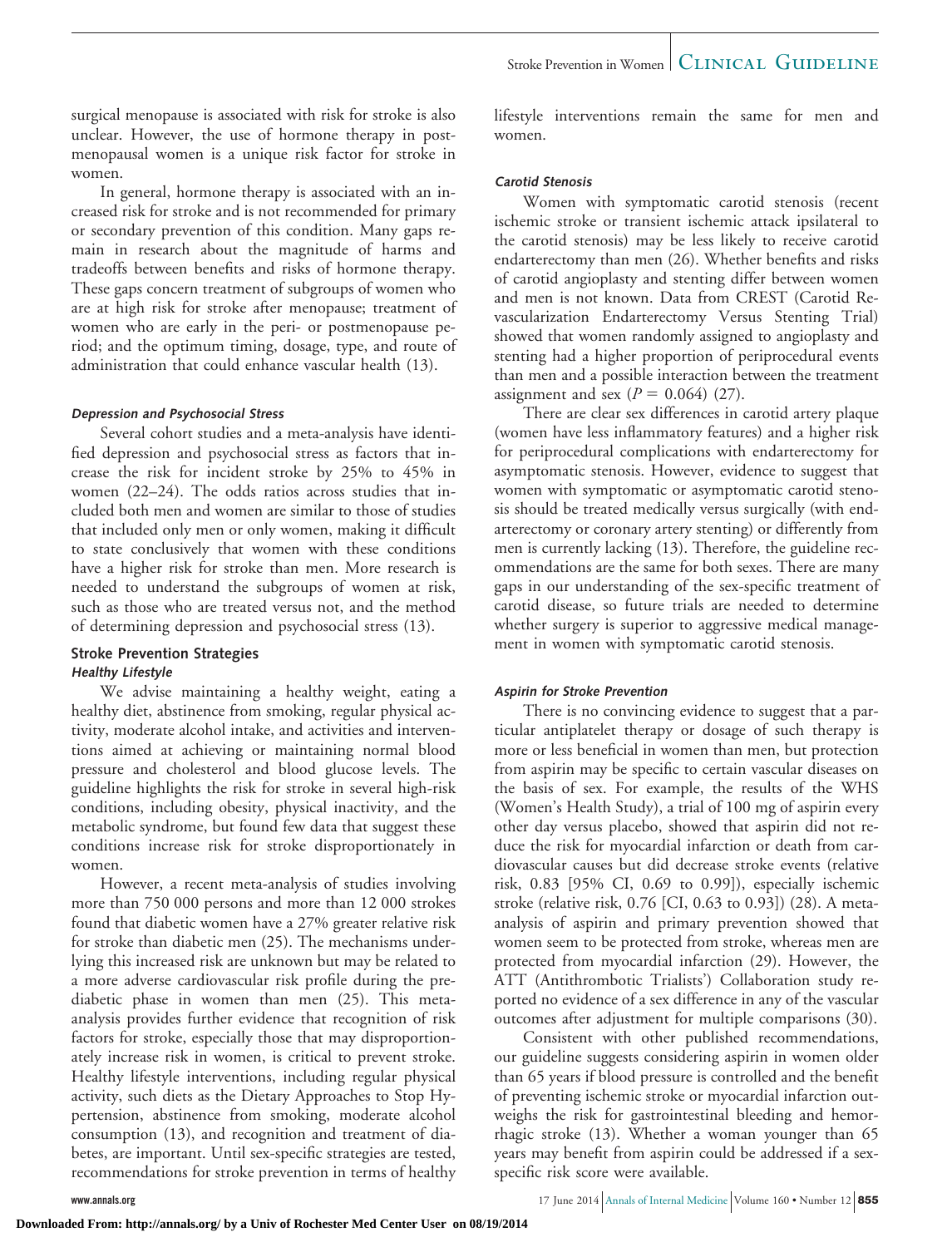# CLINICAL GUIDELINE | Stroke Prevention in Women

# **New Recommendations**

# **Pregnancy and Pregnancy Complications**

The risk for stroke during pregnancy is fairly low (about 34 per 100 000 deliveries) (31), but risk is highest in the postpartum period. Although the traditional definition of a postpartum time frame is 6 weeks, a recent study showed that thrombotic events may occur up to 12 weeks after birth (32). Suspicion for a postpartum stroke or vasculopathy (the posterior reversible encephalopathy syndrome or the reversible cerebral vasoconstriction syndrome) or cerebral venous thrombosis should be heightened for women who develop new-onset headache, blurred vision, or seizures or any new neurologic signs or symptoms during the postpartum period (13).

*Preeclampsia and Eclampsia* Preeclampsia occurs in approximately 5% of pregnancies. It is defined as high blood pressure in pregnancy associated with proteinuria (urinary protein excretion  $\geq$  300 mg/24 h) or thrombocytopenia, impaired liver function, progressive renal insufficiency, pulmonary edema, or new-onset cerebral or visual disturbances (33). The American Congress of Obstetricians and Gynecologists (formerly the American College of Obstetricians and Gynecologists) published an updated guideline (released after our guideline was in production) that changed the criteria for preeclampsia to include women without proteinuria if one of the other multisystem features is present (33).

Because of evidence that a history of preeclampsia is associated with a 2-fold risk for stroke and a 4-fold risk for hypertension later in life, we recommend documenting preeclampsia as a risk factor (class IIa; level of evidence C) (13). Our intent is to increase awareness that women with a history of preeclampsia would probably benefit from lifestyle change and early assessment of cardiovascular risk and interventions. Although the evidence for an association between preeclampsia and later hypertension with attendant risk for stroke is clear, the current gap in knowledge is identifying which women with preeclampsia will have these complications. More research is needed to understand biomarkers or other characteristics that might identify the women at highest risk (13).

*Moderate Hypertension in Pregnancy* Another new recommendation is to consider treating women with a systolic blood pressure between 150 and 159 mm Hg or a diastolic blood pressure between 100 and 109 mm Hg of new onset during pregnancy (class IIa; level of evidence B). This recommendation differs from that of the guideline of the American Congress of Obstetricians and Gynecologists, which recommends only treating patients with a blood pressure greater than 160/110 mm Hg (33). Our new recommendation is based on evidence that treatment of mild to moderately elevated blood pressure in pregnancy is associated with a 50% reduction in risk for severe hypertension (relative risk, 0.5 [CI, 0.41 to 0.61]) (34).

New studies or reanalyses of existing data using the new definition of preeclampsia would be useful to assess the benefit of treating mild to moderately elevated blood pressure during pregnancy. Although safe and effective antihypertensive medications can be used during pregnancy, risk to the fetus must also be considered (13).

# **CONCLUSION**

These guidelines provide recommendations for the prevention of stroke in women, emphasizing risk factors that are unique or more prevalent in women. Of note, we recognize many gaps in the literature that limit the ability to provide strong (level of evidence A), sex-specific recommendations. Some stroke-specific risk scores, such as the Framingham risk score for stroke (35), take sex into account but do not allow calculation of risk in persons younger than 54 years. Goals for our guideline included identifying unique risk factors and facilitating the development of new sex-specific tools for scoring risk for stroke.

We suggest that a more accurate assessment of risk for stroke is possible if events that occur in young adulthood known to increase this risk in later life, such as preeclampsia, are documented. In addition, risks unique to women (use of oral contraceptives and hormone therapy) and established risk factors that are more prevalent in older women (hypertension and atrial fibrillation) should be recognized. We hope that this guideline will spur additional research to determine the best approaches to stroke prevention for both men and women.

From Wake Forest Baptist Medical Center, Winston-Salem, North Carolina; University of Connecticut Health Center, Farmington, Connecticut; and The Stroke Center at Hartford Hospital, Hartford, Connecticut.

**Financial Support:** Dr. Bushnell is supported the Hazel K. Goddess Fund for Stroke Research in Women and the World Federation of Neurology. Dr. McCullough is supported by grants RO1 NS055215, RO1 NS077769, and R21 NS082906 from the National Institutes of Health.

**Disclosures:** Dr. McCullough reports personal fees from Genentech outside the submitted work. Authors not named here have disclosed no conflicts of interest. Disclosures can also be viewed at [www.acponline.org](http://www.acponline.org/authors/icmje/ConflictOfInterestForms.do?msNum=M14-0762) [/authors/icmje/ConflictOfInterestForms.do?msNum](http://www.acponline.org/authors/icmje/ConflictOfInterestForms.do?msNum=M14-0762)-M14-0762.

**Requests for Single Reprints:** Cheryl Bushnell, MD, MHS, Wake Forest Baptist Medical Center, Medical Center Boulevard, Winston-Salem, NC 27157; e-mail, [cbushnel@wakehealth.edu.](mailto:cbushnel@wakehealth.edu)

Current author addresses and author contributions are available at [www.annals.org.](http://www.annals.org)

# **References**

1. **Go AS, Mozaffarian D, Roger VL, Benjamin EJ, Berry JD, Blaha MJ, et al; American Heart Association Statistics Committee and Stroke Statistics Subcommittee.** Executive summary: heart disease and stroke statistics—2014 update: a report from the American Heart Association. Circulation. 2014;129:399-410. [PMID: 24446411]

**856** 17 June 2014 Annals of Internal Medicine Volume 160 • Number 12 **www.annals.org**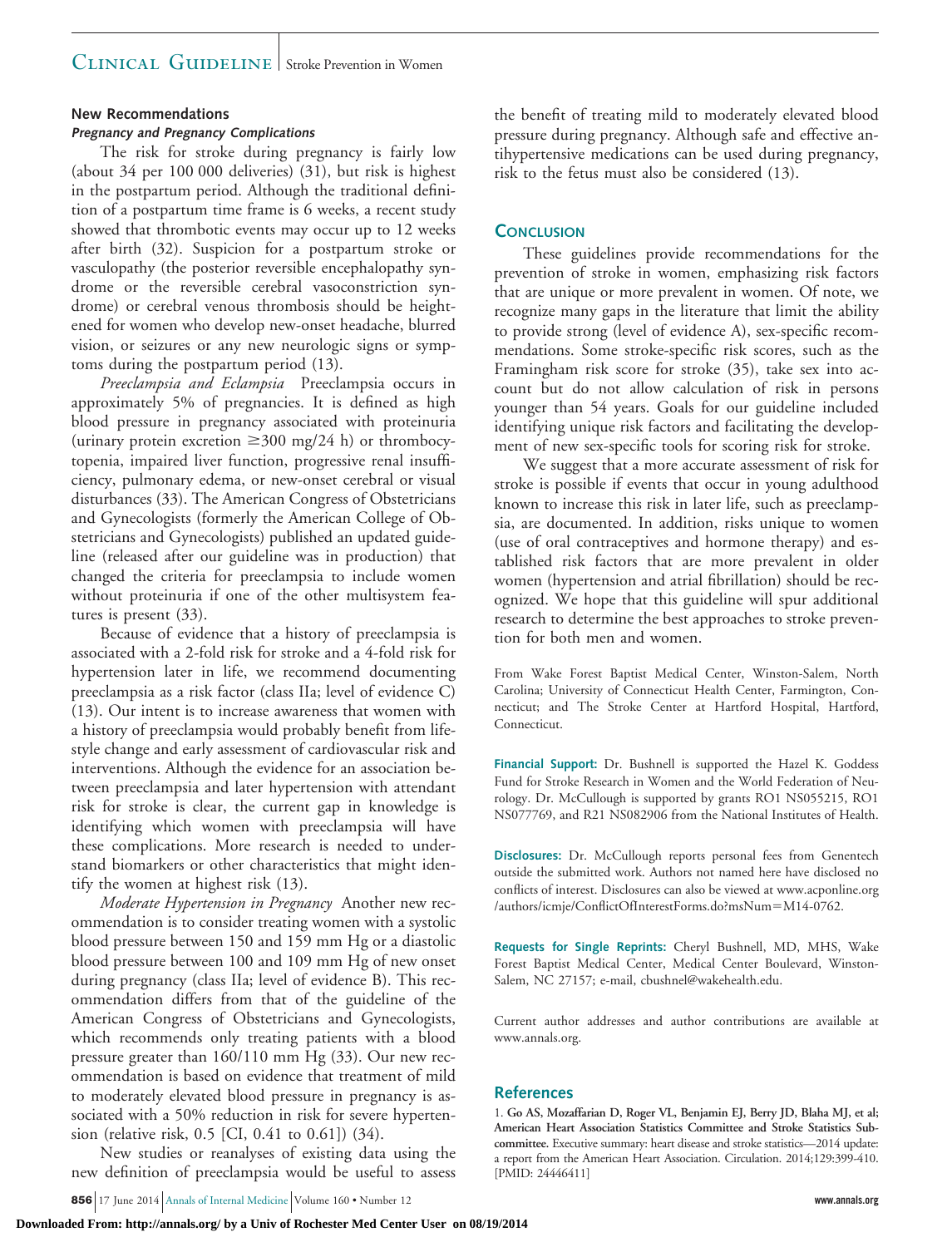# Stroke Prevention in Women CLINICAL GUIDELINE

2. **Sturm JW, Donnan GA, Dewey HM, Macdonell RA, Gilligan AK, Srikanth V, et al.** Quality of life after stroke: the North East Melbourne Stroke Incidence Study (NEMESIS). Stroke. 2004;35:2340-5. [PMID: 15331799]

3. **Bushnell CD, Reeves MJ, Zhao X, Pan W, Prvu-Bettger J, Zimmer L, et al.** Sex differences in quality of life after ischemic stroke. Neurology. 2014;82:922- 31. [PMID: 24510493]

4. **Gray LJ, Sprigg N, Bath PM, Boysen G, De Deyn PP, Leys D, et al; TAIST Investigators.** Sex differences in quality of life in stroke survivors: data from the Tinzaparin in Acute Ischaemic Stroke Trial (TAIST). Stroke. 2007;38:2960-4. [PMID: 17901387]

5. **Gargano JW, Reeves MJ; Paul Coverdell National Acute Stroke Registry Michigan Prototype Investigators.** Sex differences in stroke recovery and strokespecific quality of life: results from a statewide stroke registry. Stroke. 2007;38: 2541-8. [PMID: 17673706]

6. **Gall SL, Tran PL, Martin K, Blizzard L, Srikanth V.** Sex differences in long-term outcomes after stroke: functional outcomes, handicap, and quality of life. Stroke. 2012;43:1982-7. [PMID: 22569940]

7. **Goldstein LB, Bushnell CD, Adams RJ, Appel LJ, Braun LT, Chaturvedi S, et al; American Heart Association Stroke Council.** Guidelines for the primary prevention of stroke: a guideline for healthcare professionals from the American Heart Association/American Stroke Association. Stroke. 2011;42:517-84. [PMID: 21127304]

8. **Furie KL, Kasner SE, Adams RJ, Albers GW, Bush RL, Fagan SC, et al; American Heart Association Stroke Council, Council on Cardiovascular Nursing, Council on Clinical Cardiology, and Interdisciplinary Council on Quality of Care and Outcomes Research.** Guidelines for the prevention of stroke in patients with stroke or transient ischemic attack: a guideline for healthcare professionals from the American Heart Association/American Stroke Association. Stroke. 2011;42:227-76. [PMID: 20966421]

9. **Mosca L, Benjamin EJ, Berra K, Bezanson JL, Dolor RJ, Lloyd-Jones DM, et al.** Effectiveness-based guidelines for the prevention of cardiovascular disease in women—2011 update: a guideline from the American Heart Association. Circulation. 2011;123:1243-62. [PMID: 21325087]

10. **Jacobs AK, Kushner FG, Ettinger SM, Guyton RA, Anderson JL, Ohman EM, et al.** ACCF/AHA clinical practice guideline methodology summit report: a report of the American College of Cardiology Foundation/American Heart Association Task Force on Practice Guidelines. Circulation. 2013;127:268-310. [PMID: 23230312]

11. **Giralt D, Domingues-Montanari S, Mendioroz M, Ortega L, Maisterra O, Perea-Gainza M, et al.** The gender gap in stroke: a meta-analysis. Acta Neurol Scand. 2012;125:83-90. [PMID: 21649609]

12. **Lloyd-Jones DM, Evans JC, Levy D.** Hypertension in adults across the age spectrum: current outcomes and control in the community. JAMA. 2005;294: 466-72. [PMID: 16046653]

13. **Bushnell C, McCullough LD, Awad IA, Chireau MV, Fedder WN, Furie KL, et al; American Heart Association Stroke Council, Council on Cardiovascular and Stroke Nursing, Council on Clinical Cardiology, Council on Epidemiology and Prevention, and Council for High Blood Pressure Research.** Guidelines for the prevention of stroke in women: a statement for healthcare professionals from the American Heart Association/American Stroke Association. Stroke. 2014;45:1545-88. [PMID: 24503673]

14. **Fang MC, Singer DE, Chang Y, Hylek EM, Henault LE, Jensvold NG, et al.** Gender differences in the risk of ischemic stroke and peripheral embolism in atrial fibrillation: the Anticoagulation and Risk Factors in Atrial Fibrillation (ATRIA) study. Circulation. 2005;112:1687-91. [PMID: 16157766]

15. **Lip GY, Nieuwlaat R, Pisters R, Lane DA, Crijns HJ.** Refining clinical risk stratification for predicting stroke and thromboembolism in atrial fibrillation using a novel risk factor-based approach: the Euro Heart Survey on atrial fibrillation. Chest. 2010;137:263-72. [PMID: 19762550]

16. **Merikangas KR.** Contributions of epidemiology to our understanding of migraine. Headache. 2013;53:230-46. [PMID: 23432441]

17. **Kurth T, Slomke MA, Kase CS, Cook NR, Lee IM, Gaziano JM, et al.** Migraine, headache, and the risk of stroke in women: a prospective study. Neurology. 2005;64:1020-6. [PMID: 15781820]

18. Schürks M, Rist PM, Bigal ME, Buring JE, Lipton RB, Kurth T. Migraine and cardiovascular disease: systematic review and meta-analysis. BMJ. 2009;339: b3914. [PMID: 19861375]

19. Kurth T, Schürks M, Logroscino G, Buring JE. Migraine frequency and risk of cardiovascular disease in women. Neurology. 2009;73:581-8. [PMID: 19553594]

20. **Lidegaard Ø, Løkkegaard E, Jensen A, Skovlund CW, Keiding N.** Thrombotic stroke and myocardial infarction with hormonal contraception. N Engl J Med. 2012;366:2257-66. [PMID: 22693997]

21. **Andersson HM, Siegerink B, Luken BM, Crawley JT, Algra A, Lane DA, et al.** High VWF, low ADAMTS13, and oral contraceptives increase the risk of ischemic stroke and myocardial infarction in young women. Blood. 2012;119: 1555-60. [PMID: 22110247]

22. **O'Donnell MJ, Xavier D, Liu L, Zhang H, Chin SL, Rao-Melacini P, et al; INTERSTROKE investigators.** Risk factors for ischaemic and intracerebral haemorrhagic stroke in 22 countries (the INTERSTROKE study): a case-control study. Lancet. 2010;376:112-23. [PMID: 20561675]

23. **Pan A, Sun Q, Okereke OI, Rexrode KM, Hu FB.** Depression and risk of stroke morbidity and mortality: a meta-analysis and systematic review. JAMA. 2011;306:1241-9. [PMID: 21934057]

24. **Pan A, Okereke OI, Sun Q, Logroscino G, Manson JE, Willett WC, et al.** Depression and incident stroke in women. Stroke. 2011;42:2770-5. [PMID: 21836097]

25. **Peters SA, Huxley RR, Woodward M.** Diabetes as a risk factor for stroke in women compared with men: a systematic review and meta-analysis of 64 cohorts, including 775 385 individuals and 12 539 strokes. Lancet. 2014. [PMID: 24613026]

26. **Poisson SN, Johnston SC, Sidney S, Klingman JG, Nguyen-Huynh MN.** Gender differences in treatment of severe carotid stenosis after transient ischemic attack. Stroke. 2010;41:1891-5. [PMID: 20651270]

27. **Howard VJ, Lutsep HL, Mackey A, Demaerschalk BM, Sam AD 2nd, Gonzales NR, et al; CREST investigators.** Influence of sex on outcomes of stenting versus endarterectomy: a subgroup analysis of the Carotid Revascularization Endarterectomy Versus Stenting Trial (CREST). Lancet Neurol. 2011;10: 530-7. [PMID: 21550314]

28. **Ridker PM, Cook NR, Lee IM, Gordon D, Gaziano JM, Manson JE, et al.** A randomized trial of low-dose aspirin in the primary prevention of cardiovascular disease in women. N Engl J Med. 2005;352:1293-304. [PMID: 15753114] 29. **Berger JS, Roncaglioni MC, Avanzini F, Pangrazzi I, Tognoni G, Brown DL.** Aspirin for the primary prevention of cardiovascular events in women and men: a sex-specific meta-analysis of randomized controlled trials. JAMA. 2006; 295:306-13. [PMID: 16418466]

30. **Baigent C, Blackwell L, Collins R, Emberson J, Godwin J, Peto R, et al; Antithrombotic Trialists' (ATT) Collaboration.** Aspirin in the primary and secondary prevention of vascular disease: collaborative meta-analysis of individual participant data from randomised trials. Lancet. 2009;373:1849-60. [PMID: 19482214]

31. **James AH, Bushnell CD, Jamison MG, Myers ER.** Incidence and risk factors for stroke in pregnancy and the puerperium. Obstet Gynecol. 2005;106: 509-16. [PMID: 16135580]

32. **Kamel H, Navi BB, Sriram N, Hovsepian DA, Devereux RB, Elkind MS.** Risk of a thrombotic event after the 6-week postpartum period. N Engl J Med. 2014;370:1307-15. [PMID: 24524551]

33. **American College of Obstetricians and Gynecologists.** Hypertension in pregnancy. Report of the American College of Obstetricians and Gynecologists Task Force on Hypertension in Pregnancy. Obstet Gynecol. 2013;122:1122-31. [PMID: 24150027]

34. **Abalos E, Duley L, Steyn DW, Henderson-Smart DJ.** Antihypertensive drug therapy for mild to moderate hypertension during pregnancy. Cochrane Database Syst Rev. 2007:CD002252. [PMID: 17253478]

35. **Wolf PA, D'Agostino RB, Belanger AJ, Kannel WB.** Probability of stroke: a risk profile from the Framingham Study. Stroke. 1991;22:312-8. [PMID: 2003301]